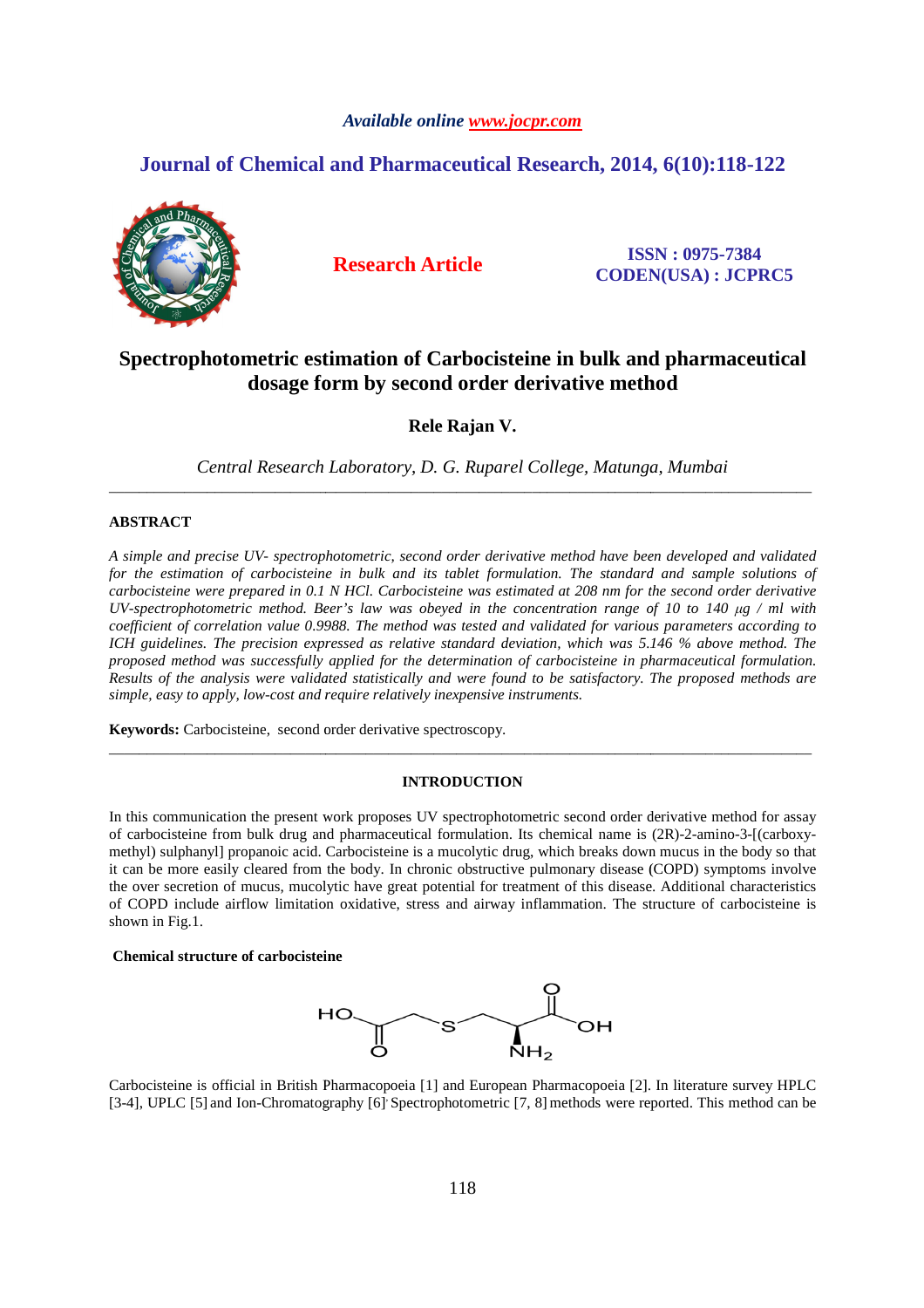used for the routine analysis and research organization. In the proposed work optimization and validation of these methods are reported.

*\_\_\_\_\_\_\_\_\_\_\_\_\_\_\_\_\_\_\_\_\_\_\_\_\_\_\_\_\_\_\_\_\_\_\_\_\_\_\_\_\_\_\_\_\_\_\_\_\_\_\_\_\_\_\_\_\_\_\_\_\_\_\_\_\_\_\_\_\_\_\_\_\_\_\_\_\_\_*

### **EXPERIMENTAL SECTION**

# **Instrument and reagents**

Spectral scan was made on a Shimadzu UV-spectrophotometer, model 1800 (Shimadzu, Japan) with spectral band width of 0.5 nm with automatic wavelength corrections by using a pair of 10 mm quartz cells. All spectral measurements were done by using UV-Probe 2.42 software. Reference standard of carbocisteine was obtained from reputed firm with certificate analysis.

# **Preparation of standard drug solution**

100 mg standard carbocisteine was weighed accurately and transferred to a 100 ml volumetric flask and sonicated with 30 ml of 0.1 N HCl for 15 minutes. The volume was made up to the mark with 0.1 N HCl to give a stock solution of concentration 1000  $\mu$ g /ml. From this solution, 10 ml of solution was pipetted out and transferred into 100 ml volumetric flask. The volume was made up to mark with 0.1N HCl to give a working standard solution of concentration 100 µg/ml.

# **Estimation from tablets**

Twenty tablets were weighed accurately and average weight of each tablet was determined. Powder equivalent to 10 mg of carbocisteine was weighed and transferred in 100 ml of volumetric flask. A 30 ml of 0.1N HCl was added and sonicated for 15 minutes and filtered. The filtrate and washing were diluted up to the mark with 0.1N HCl to give concentration as 100 µg /ml. Such solution was used for analysis.

# **Method: Second order derivative method**

For the selection of analytical wavelength, 100  $\mu$ g/ml solution of carbocisteine was scanned in the spectrum mode from 400 nm to 190 nm by using 0.1 N HCl as blank. The second order derivative spectrum was obtained by using derivative mode by UV probe 2.42 software. From the spectrum, the amplitude of the derivative spectrum was measured at 208 nm (Fig. 1).





Into series of 10 ml graduated flask, varying amount of sample solutions of carbocisteine were pipette out and volume was adjusted with 0.1N HCl. Solutions were scanned between 400 nm to 190 nm in spectrum mode. The second order derivative spectra were obtained by using derivative mode. Amplitudes of the resulting solutions were measured at 208 nm using 0.1N HCl as blank. The overlay spectra were given in fig. 2.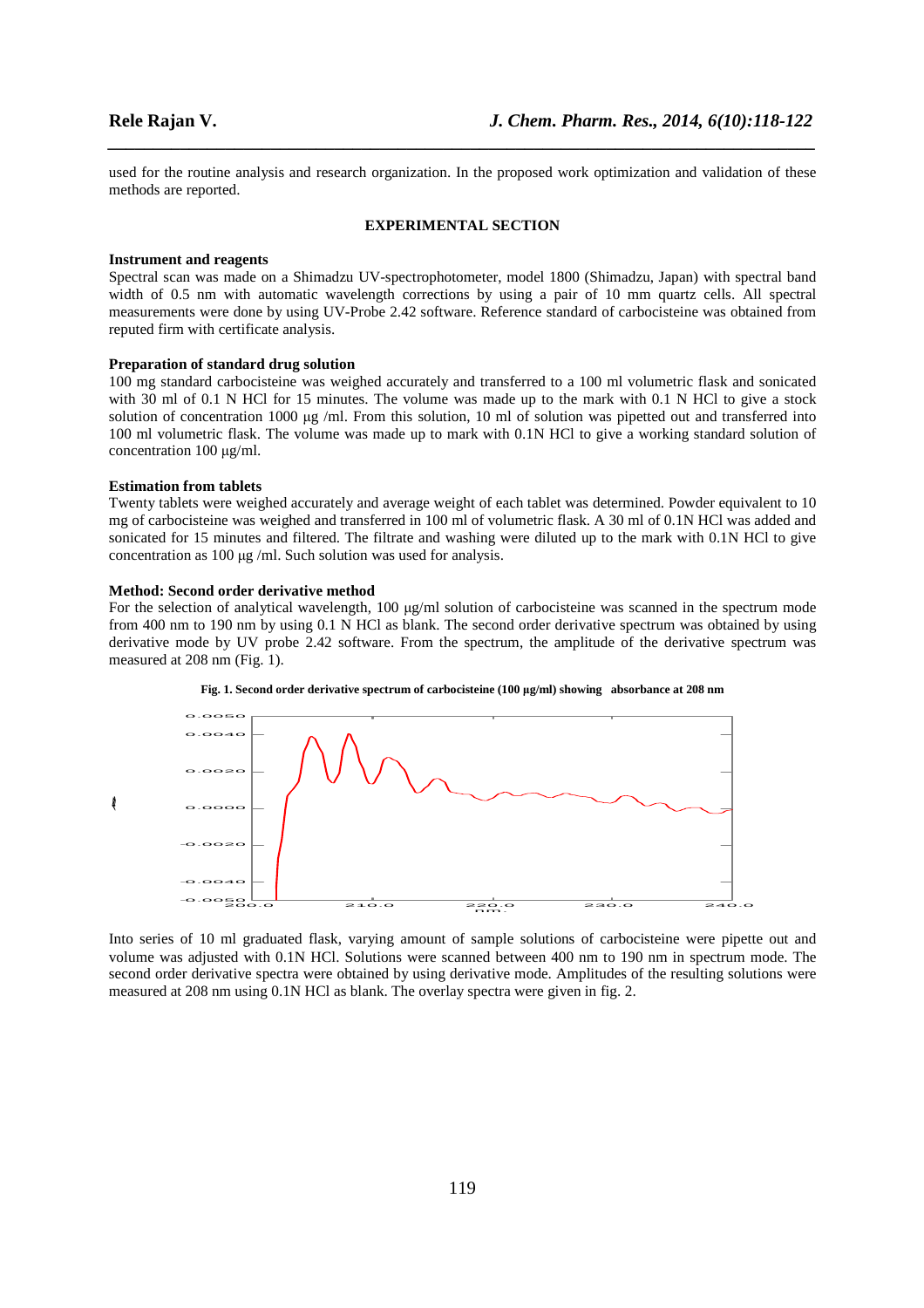

*\_\_\_\_\_\_\_\_\_\_\_\_\_\_\_\_\_\_\_\_\_\_\_\_\_\_\_\_\_\_\_\_\_\_\_\_\_\_\_\_\_\_\_\_\_\_\_\_\_\_\_\_\_\_\_\_\_\_\_\_\_\_\_\_\_\_\_\_\_\_\_\_\_\_\_\_\_\_* **Fig.2. Overlay spectra of carbocisteine in the concentration of 20-100 µg /ml** 

The calibration curve was prepared in the concentration range of 20 to 140 µg/ml (Fig. 3).





Results of analysis are given in table 1.

**Table 1: Values of results of optical and regression of drug** 

| <b>Parameters</b>                | <b>Values</b> |
|----------------------------------|---------------|
| Detection Wavelength (nm)        | 208           |
| Beer Law Limits (µg/ml)          | $10-140$      |
| Correlation coefficient( $r^2$ ) | 0.9988        |
| Regression equation $(y=b+ac)$   |               |
| Slope(a)                         | 0.00004       |
| Intercept (b)                    | 0.00002       |

# **VALIDATION**

# **Accuracy**

Accuracy of the proposed methods was carried as on the basis of recovery studies. It is performed by the standard addition method. Recovery studies were performed by adding standard drug at different levels to the pre-analyzed tablets powder solution and the proposed method was followed. From the amount of the drug estimated, the percentage recovery was calculated. The results of the analysis are shown in table 2.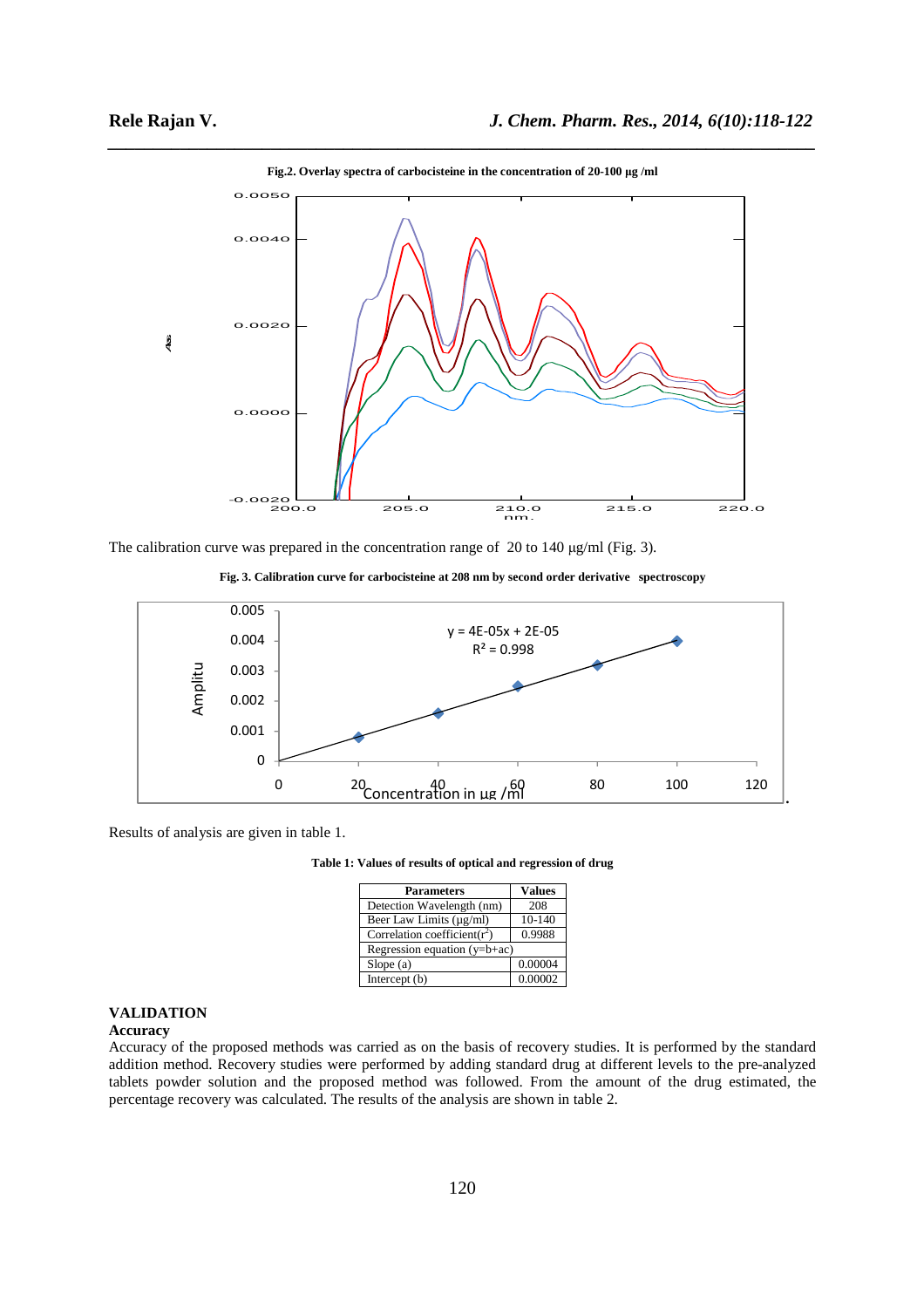| <b>Amount of sample</b><br>added in $\mu$ g/ml | Amount of standard<br>added in $\mu$ g/ml | <b>Total amount</b><br>recovered | Percentage<br>Recovery $(\% )$ | <b>Standard</b><br>deviation | <b>Percentage of relative</b><br>standard deviation<br>(C.O.V.) |
|------------------------------------------------|-------------------------------------------|----------------------------------|--------------------------------|------------------------------|-----------------------------------------------------------------|
| 20                                             |                                           | 20.71429                         | 103.5714                       | 1.88982                      | 9.12328                                                         |
| 20                                             | 20                                        | 40.71429                         | 101.7857                       | 1.889822                     | 4.64166                                                         |
| 20                                             | 40                                        | 60.500                           | 100.8333                       | 2.43242                      | 4.02052                                                         |
| 20                                             | 60                                        | 80.35714                         | 100.4464                       | 2.24933                      | 2.799177                                                        |
|                                                |                                           |                                  | Mean                           | 2.115351                     | 5.146164                                                        |

# *\_\_\_\_\_\_\_\_\_\_\_\_\_\_\_\_\_\_\_\_\_\_\_\_\_\_\_\_\_\_\_\_\_\_\_\_\_\_\_\_\_\_\_\_\_\_\_\_\_\_\_\_\_\_\_\_\_\_\_\_\_\_\_\_\_\_\_\_\_\_\_\_\_\_\_\_\_\_* **Table 2: Results of recovery of carbocisteine**

# **Precision**

The method precision was established by carrying out the analysis of homogenous powder blend of tablets. The assay was carried out of drug by using proposed analytical method in seven replicates. The values of relative standard deviation lie well within the limits indicated the sample repeatability of the method. The results obtained are tabulated in table 3.

| Experiment no. | Weight of carbocisteine taken in mg | Contents of carbocisteine in mg. |
|----------------|-------------------------------------|----------------------------------|
|                | 20                                  | 20                               |
|                | 20                                  | 20                               |
|                | 20                                  | 17.5                             |
|                | 20                                  | 22.5                             |
|                | 20                                  | 20                               |
|                | 20                                  | 20                               |
|                | 20                                  | 22.5                             |
|                | <b>Standard deviation</b>           | 1.889822                         |
|                | % R.S.D.                            | 9.12328                          |

# **Table 3: Precision- method precision**

# **Inter-day and intra-day precision**

An accurately weighed quantity of tablets powder equivalent to 10 mg of carbocisteine was transferred to 100 ml of volumetric flask. A 30 ml of 0.1N HCl was added and sonicated for 15 minutes and filtered. The filtrate and washing were diluted up to the mark with 0.1N HCl to give concentration as 100 µg /ml. Such solution was used for analysis.

Solution was scanned between 400 nm to 190 nm in spectrum mode. The second order derivative spectrum was obtained by using derivative mode. Amplitude of the resulting solution was measured at 208 nm by using 0.1N HCl as blank. The amplitude of final solution was read after 0 hr., 3 hrs. and 6 hrs. in 10 mm cell at 208 nm for second order derivative. Similarly the amplitude of the same solution was read on 1<sup>st</sup>, 2<sup>nd</sup> and 5<sup>th</sup> day. The amount of carbocisteine was estimated by comparison with standard at 208 nm for second order derivative, table 4.

| Table 4: Summary of validation parameter for intra-day and inter-day |  |
|----------------------------------------------------------------------|--|
|----------------------------------------------------------------------|--|

| Sr. No.       | <b>Parameters</b>          | <b>Values</b> |
|---------------|----------------------------|---------------|
|               | Intra-day precision        | 101.7857 %    |
|               | $(N=3)$ amount found       |               |
|               | $±$ % R.S.D.               | 1.889822      |
|               | Inter-day precision        | 99.884%       |
| $\mathcal{L}$ | $(N=3)$ amount found       |               |
|               | $±$ % R.S.D.               | 2.249339      |
|               | Ruggedness                 | 100.012%      |
| 3             | Analyst to analyst $(n=3)$ |               |
|               | % R.S.D.                   | 0.6186        |

# **Limit of Detection (LOD) and Limit of Quantification (LOQ)**

The limit of detection (LOD) is defined as the lowest concentration of an analyte that an analytical process can reliably differentiate from back-ground levels. In this study, LOD and LOQ were based on the standard deviation of the response and the slope of the corresponding curve using the following equations-

LOD = 3.3  $\sigma$ /S and LOQ = 10  $\sigma$ /S